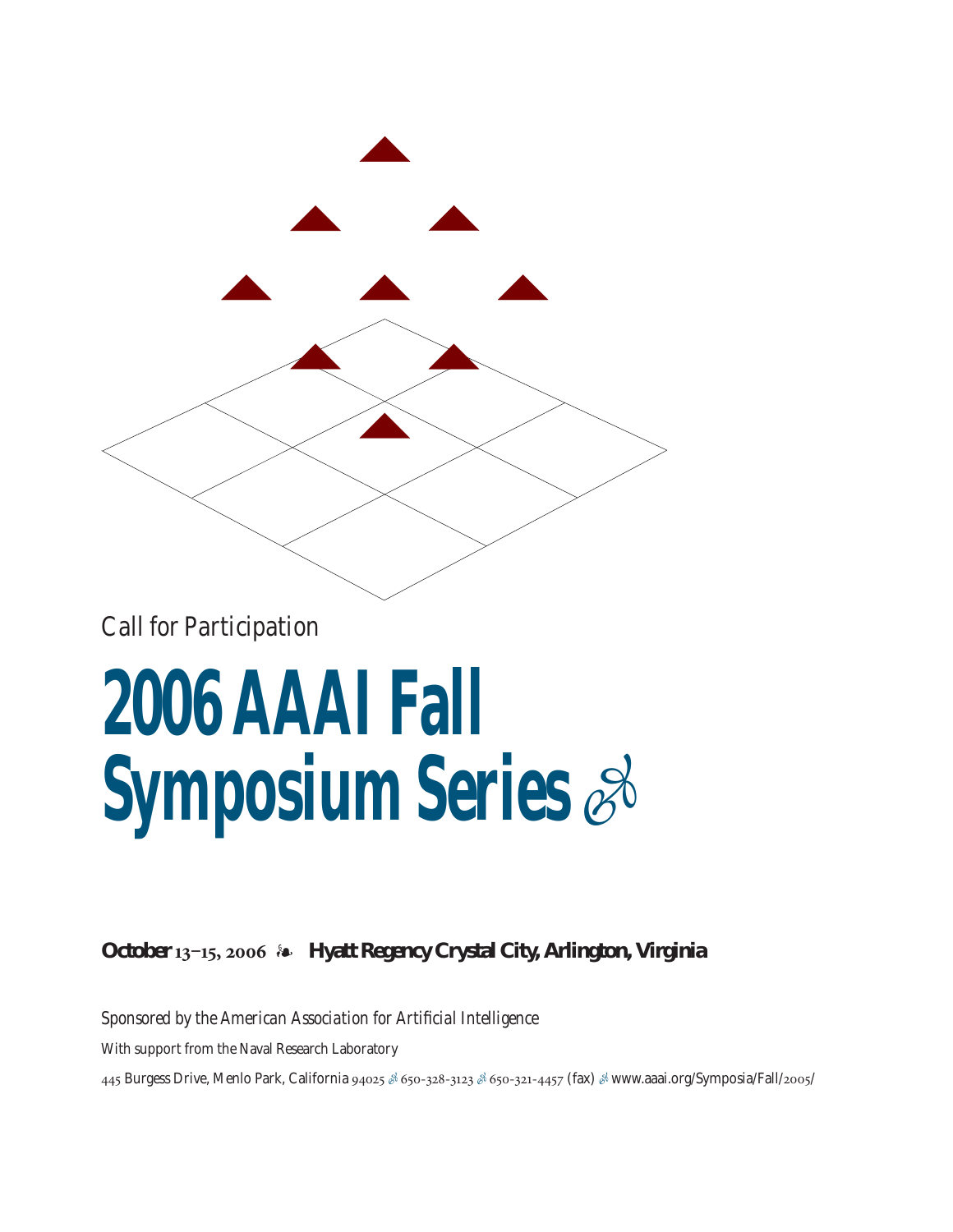### **Important Deadlines**

**May 1, 2006:** Submission due to organizers

**May 22, 2006:** Notifications of acceptance sent by organizers

**August 31, 2006:** Accepted camera-ready copy due to AAAI.

### **Web Site**

www.aaai.org/Symposia/Fall/fss06symposia.php



The American Association for Artificial Intelligence is pleased to present the 2006<br>Fall Symposium Series, to be held Friday<br>through Sunday October 13–15 at the Hvatt Retelligence is pleased to present the 2006 Fall Symposium Series, to be held Friday through Sunday, October 13–15 at the Hyatt Regency Crystal City in Arlington, Virginia. The symposium series is sponsored by the American Association for Artificial Intelligence, with support from the Naval Research Laboratory. The titles of the eight symposia are:

- Aurally Informed Performance: Integrating Machine Listening and Auditory Presentation in Robotic Systems
- Capturing and Using Patterns for Evidence **Detection**
- Developmental Systems
- Image Comprehension
- Integrating Logical Reasoning into Everyday **Applications**
- Interaction and Emergent Phenomena in Societies of Agents
- Semantic Web for Collaborative Knowledge Acquisition
- Spacecraft Autonomy: Using AI to Expand Human Space Exploration

Symposia will be limited to 40-60 participants each. Participation will be open to active participants as well as a limited number of interested individuals on a first-come, first-served basis. Registration information will be available on the AAAI web site in July 2006.

### **Submission Requirements**

Interested individuals should submit a paper or abstract by the deadline listed below. Please mail your submissions directly to the chair of the individual symposium according to their directions. Do not mail submissions to AAAI.

For full descriptions and submission instructions, please consult the AAAI Fall Symposium Web site and the supplementary symposia pages, or contact:

American Association for Artificial Intelligence 445 Burgess Drive, Suite 100 Menlo Park, California 94025 USA Telephone: 650-328-3123 Fax: 650-321-4457 E-mail: fss06@aaai.org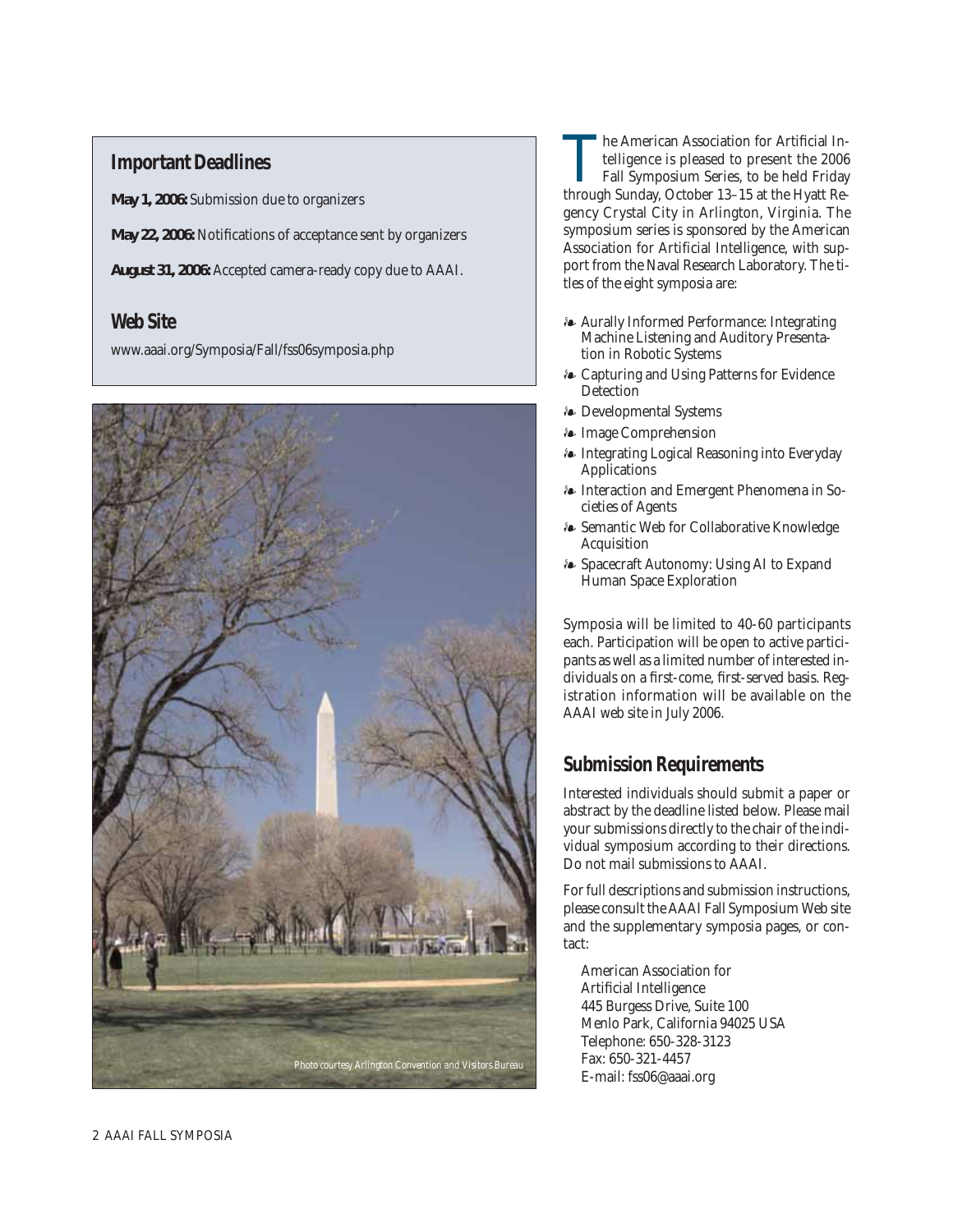$\noindent\begin{tabular}{|l|l|} \hline \textbf{c} & \textbf{obots designed to function as appliances} \\ \hline \textbf{and human surrogates in public and private settings are already being moved from research projects to fully deployed systems. In \textbf{d} & \textbf{p} & \textbf{p} & \textbf{p} \\ \hline \textbf{d} & \textbf{p} & \textbf{p} & \textbf{p} & \textbf{p} & \textbf{p} \\ \hline \textbf{d} & \textbf{p} & \textbf{p} & \textbf{p} & \textbf{p} & \textbf{p} & \textbf{p} & \textbf{p} \\ \hline \textbf{d} & \textbf{p} & \textbf{$ and human surrogates in public and private settings are already being moved from research projects to fully deployed systems. In keeping with the goals of intuitive human-robot interaction, many of these platforms incorporate rudimentary speech communication interfaces, and others are engineered for specific types of listening tasks. Even so, aurally informed behaviors in robots, and their integration with other perceptual and reasoning systems, remain far behind the broad and mostly transparent skills of human beings.

Part of the problem is that while much is known about the human physiology of listening, much less is understood about how conceptually bounded information is extracted from the mixtures of sounds that are typically present in interactive settings. This is the problem of auditory scene analysis—how people make sense of what they hear. Just as people do, robots must be able to determine the location of sound sources and their type. They must associate certain sounds with the causes of the sounds and events. When interacting with people, robots must be able to converse on the basis of what they hear and see and may even have additional, nonspeech auditory display functions ranging from alerting to the playback of captured sounds. Social settings also raise practical performance issues for robots such as being interrupted while speaking, excessive ambient noise or quiet, the user's physical listening distance, the acceptability of being overheard or disturbing others, and so on.

The purpose of this symposium is to gather together researchers in machine listening, speech systems, and general robotics, as well as those in other disciplines, including AI, neuroscience, and the cognitive and social sciences, who are interested in a collaborative, interdisciplinary exploration of the range of issues that concern aurally informed performance in robots. The goal is to share results, positions, and insights across boundaries that concern challenges in robotic audition, auditory presentation, and the integration of these functions with other sensory and processing systems in the context of human-robot interaction and the auditory needs and preferences of users.

### **Submissions**

Prospective participants are invited to submit a research abstract or a position paper. Submissions that describe computational approaches to aurally informed performance and/or, empirical results, work-in-progress, speculative approaches, and theoretical issues that bear on the topic are all encouraged. Papers are to be two to six pages in length and must be submitted by e-mail in PDF format to derek.brock@nrl.navy.mil with the phrase "FSS06-submission" in the subject line.

### **Organizing Committee**

Derek Brock (cochair), Naval Research Laboratory (derek.brock@nrl.navy.mil); Ramani Duraiswami (cochair), University of Maryland (ramani@umiacs.umd.edu); and Alexander I. Rudnicky (cochair), Carnegie Mellon University (alex.rudnicky@cs.cmu.edu).

# **Aurally Informed Performance: Integrating Machine Listening and Audito** rating Machine Listening and Auditory Presentation in Robotic Systems **ry Presentation in Robotic Systems**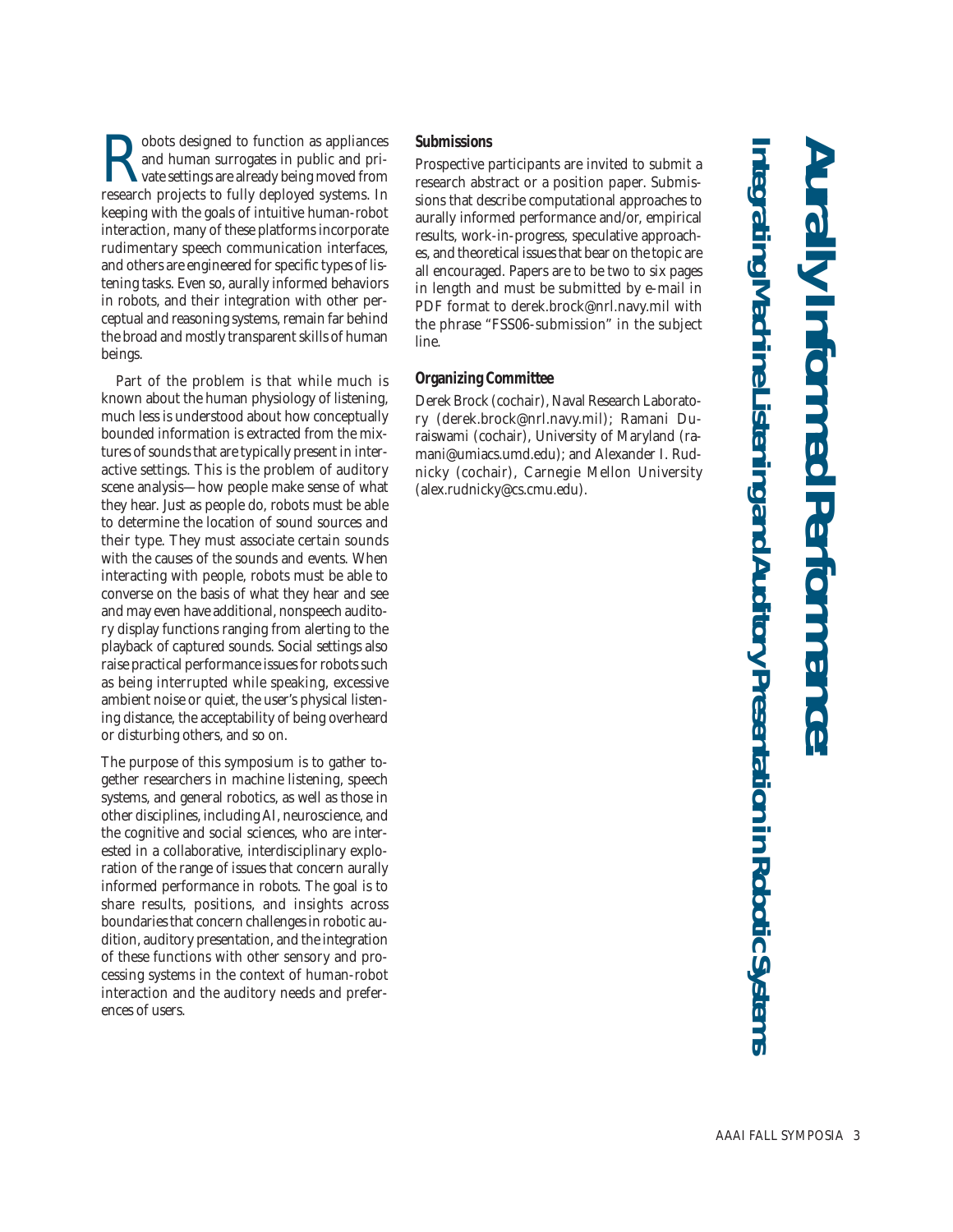## **Capturing and Using Patterns for Evidence Detection Using Pate**<br> **Pate** Japturing and

**Pattern-based analysis of data plays an in-**<br>creasing role in several important applications. In crime prevention (including securities trading tax fraud, and homeland security) creasing role in several important applications. In crime prevention (including securities trading, tax fraud, and homeland security) it is being used both to detect evidence of criminal events and to predict threatening activities before they completely mature. In marketing it is being used to assess trends in the aggregate sentiments of populations as well as the preferences of individuals. In epidemiology it is used to assess health trends in populations and provide early warning of epidemics. In these applications the data is typically incomplete and becomes available incrementally over time, and it can often support alternative interpretations, so assessing the quality of the evolving evidence among a set of competing hypotheses is critical. This symposium will bring together researchers from diverse backgrounds, including machine learning, data management, graph theory, link analysis, information retrieval, privacy, automated reasoning, and knowledge representation, to promote advances in acquiring and using patterns for detecting and managing evidence in data.

### **Topics**

Topics of particular interest include:

- Learning patterns from data
- Identifying patterns efficiently within massive, structured, or partially structured data
- Matching algorithms for specific data characteristics (inexact matching, etc.)
- Reasoning with patterns (deduction, abduction, induction, disjunction, negation, etc.)
- Representing patterns and hypotheses
- Hypothesis management (monitoring predictions, interactive refinement, etc.)
- Managing conflicting and uncertain data (probabilities, knowledge gaps, etc.)
- Data and reasoning provenance
- Data access issues (privacy, secrecy, proprietary, etc.)
- Applications (homeland security, fraud detection, epidemiology, marketing, etc.)
- Evaluation of pattern analysis systems
- Pattern and hypothesis sharing among tool sets (interlingua, work flows, etc.)
- Data and algorithm characterization
- Equality detection (alias resolution, etc.)
- Group detection (collaboration networks, etc.)

### **Submissions**

Potential participants may submit a technical paper (up to 8 pages), or a short paper (up to 3 pages) in the form of an extended abstract or a description of a proposed demo or poster. Potential participants who are unable to submit a paper are encouraged to submit a one-page statement of interest. Submissions in PDF using AAAI format should be sent to murray@ai.sri.com.

### **Organizing Committee**

Ken Murray (cochair), SRI International (murray@ai.sri.com); Ian Harrison (cochair), SRI International (harrison@ai.sri.com); Fotis Barlos, BAE Systems; Tina Eliassi-Rad, Lawrence Livermore National Laboratory; Henry Goldberg, National Association of Securities Dealers; Seth Greenblatt, 21st Century Technologies, Inc.; Dunja Mladenic, J. Stefan Institute; Robert Popp, Aptima, Inc.; Ben Rode, Cycorp

### **Additional Information**

http://www.ai.sri.com/~murray/aaai-patterns/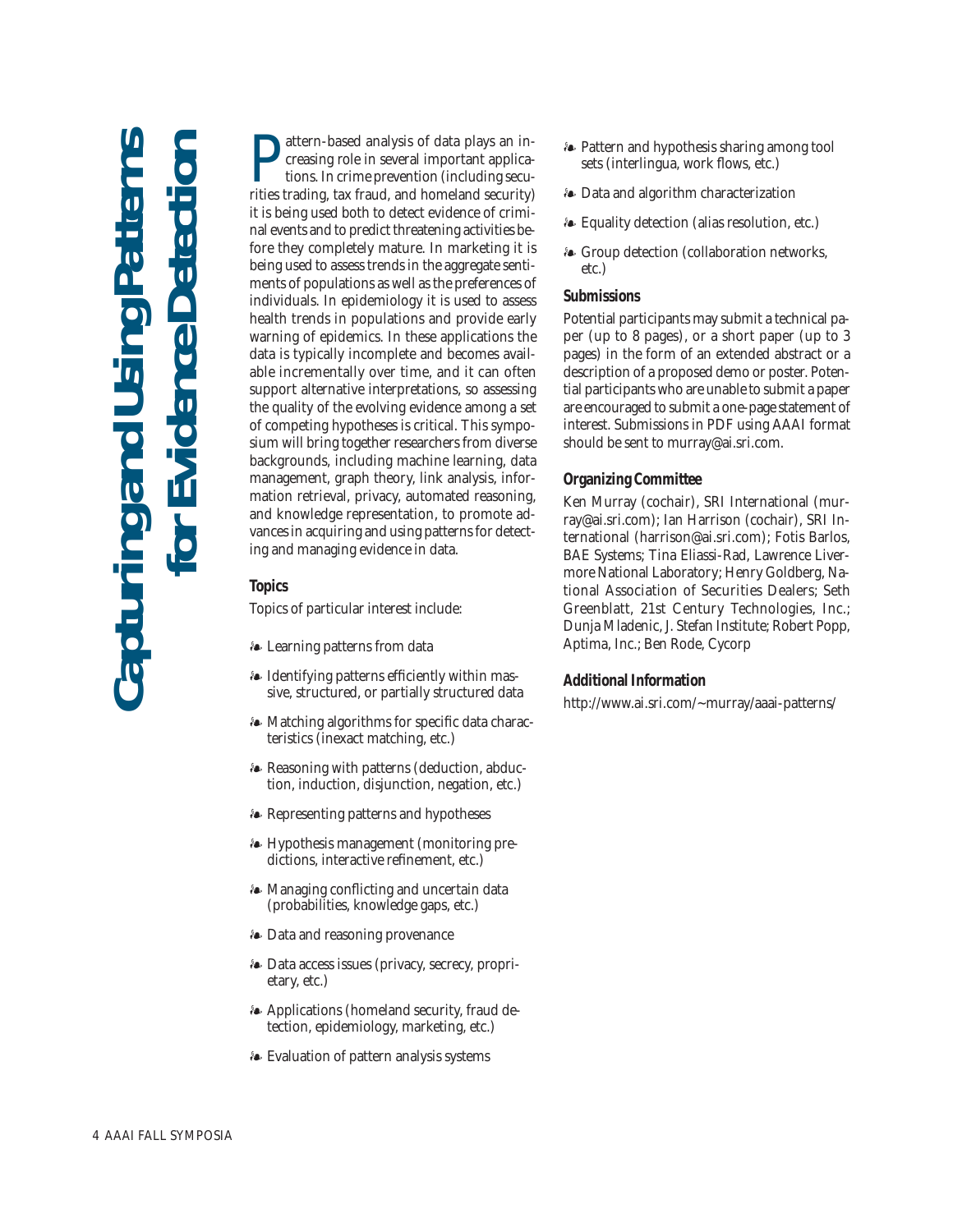**Developmental Systems** Developmental System

I n nature, the processes of biological development have been pivotal in nature's ability to construct adaptable, modularized, and selfrepairing systems of incredible complexity. The development of multicellular organisms from a single cell provides a plentiful and rich source of knowledge and inspiration for constructing developmental systems that model biological processes and/or enhance evolutionary design systems.

Development biology-inspired approaches represent a method for facilitating the construction of robust, complex adaptive systems in a more modular and evolvable manner than conventional methods. For example the state of the art in evolutionary robotics involves evolving controllers for robots with fixed morphologies, rather than all aspects of the robot. Artificial developmental systems may be useful for overcoming this limitation: biological development relies on coupled growth of all of an organism's subsystems in parallel, and the evolution of modular gene sub-networks and phenotypic modules.

This symposium is intended to stimulate discussion about how best to extract the key principles of biological development as they relate to design of complex artifacts and computation in general. We will focus discussions around the following questions:

- Which mechanisms of biological development are useful as general design principles, and which are only relevant to biological development?
- What purpose does computational development serve?
- What is the current state of computational development and its future?
- What is the relationship between development and evolution in both natural and artificial systems?
- How should we define the terms "development," "morphogenesis," and "regeneration" in our field, as opposed to how they are used in biology?
- How would one compare the design abilities of a standard evolutionary algorithm to a developmental system?
- How can desirable design principles—such as adaptation, evolvability, scalability, and modularity—be maximized in a developmental system?
- What kind of benchmarks and metrics could be used to test and compare different developmental systems?

The symposium schedule will be divided according to themes. Presentations will comprise peerreviewed paper presentations and demonstrations of computer simulations. All presenters will be required to explain how their work fits into the area of computational development and explain its significance. Each session ends with an open discussion held amongst attendees debating issues brought out through the presentations.

### **Submissions**

Those interested in participating in this symposium should send either a full paper (8 pages maximum) or a position paper (1-2 pages) in AAAI format in PDF to Sanjeev Kumar at sk525@cornell.edu.

### **Organizing Committee**

Sanjeev Kumar (cochair), Sibley School of Mechanical and Aerospace Engineering, Cornell University (sk525@cornell.edu); Gregory S. Hornby (cochair), UCSC University Affiliated Research Center at NASA Ames Research Center (hornby@e-mail.arc.nasa.gov); Joshua Bongard (cochair), Sibley School of Mechanical and Aerospace Engineering, Cornell University (josh.bongard@cornell.edu)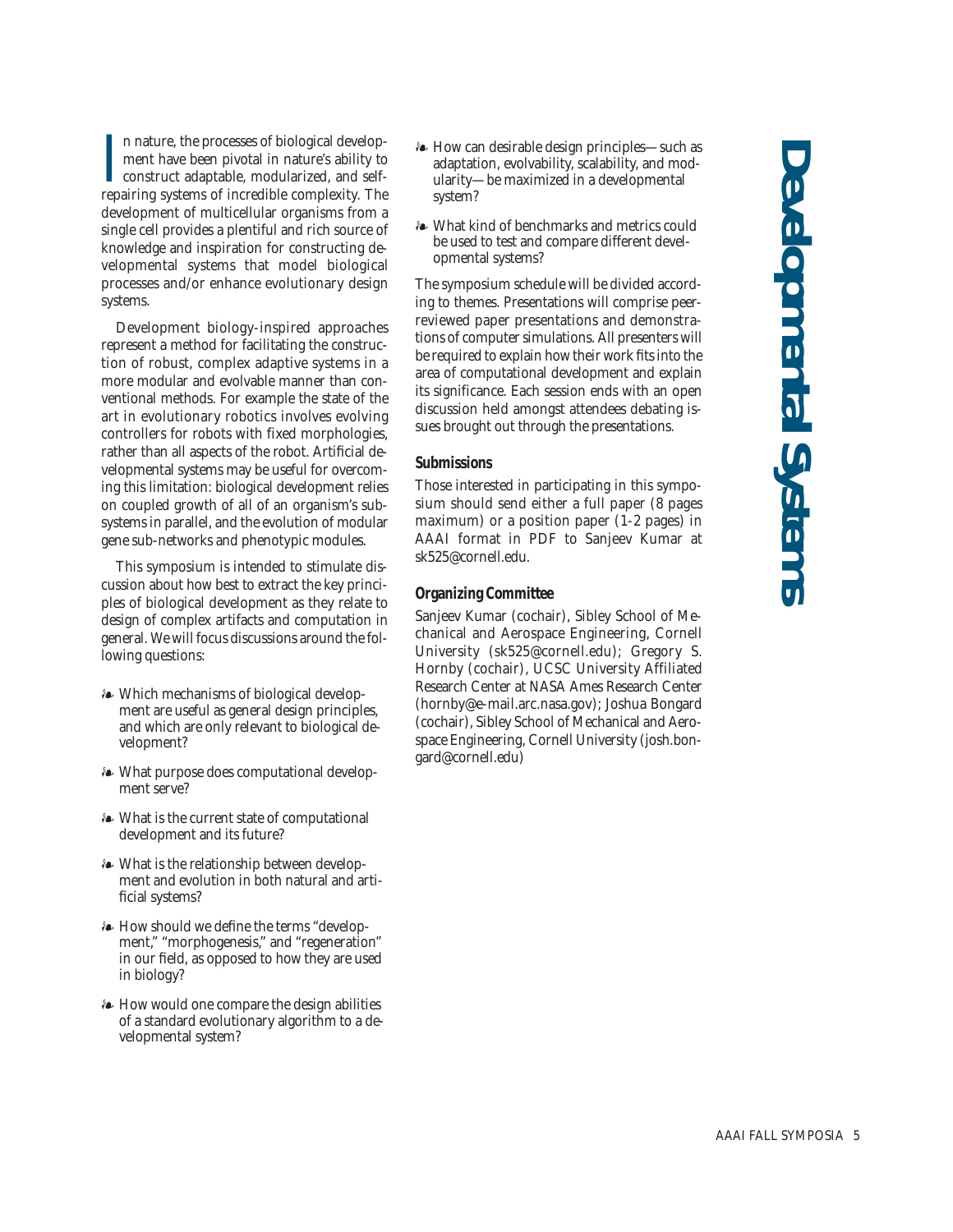**FR** or most computer vision applications, a typical system is composed of the following four components: (1) acquisition—sensor inputs, (2) processing—object and pattern recog-**Tor most computer vision applications, a** typical system is composed of the following four components: (1) acquisition—sensor nition and labeling, (3) analysis—means of obtaining quantitative and qualitative information from an image, and (4) comprehension (understanding)—knowledge about the image which supports rapid decision making and action.

The underlying hypothesis of this symposium is that it may not be necessary to go through this sequence of steps in depth to arrive at some level of comprehension rich enough to support realtime decision-making and action.

The symposium is interested in robotic imagecomprehension (not image-acquisition, processing or analysis in the classical sense). We solicit papers that address the endowment of robots with a machine-intelligence approach to near real-time image comprehension. This may involve such things as novel representations and systematic handling of evolving image information or the real- time generation and use of informal ontologies to support the comprehension process from a semantic-technology perspective.

### **Topics**

Topics of interest include the following:

*Rapid determination of the meaning of the content of an image:* In order to support near realtime decision-making on the part of a robot looking at the image of a scene, methods for assigning meaning to the images features are needed. What are they?

*Minimal clues (features) to support comprehension:* Assuming that for the rapid comprehension of an image by a robot only selected features in the image are necessary, then what are these features, how are these features selected, and how can a minimal number of features be identified? These are some of the questions that need to be addressed.

*Semantic (and syntactic) predisposition of a robot to image comprehension:* What does a robot need to know ahead of time in order to realize rapid image comprehension? What roles do limited and unlimited ontologies play in image comprehension? How does it obtain these ontological capabilities?

*Mental models formed by a robot to support rapid image comprehension:* How does a robot formulate a mental model of an image that can be used to support rapid comprehension and decision-making?

*Learning techniques for the enhancement of image comprehension capabilities:* Over a period of time it is postulated that, with appropriate learning mechanisms, the robot's performance at image comprehension will improve. What are these mechanisms?

*Mathematical formulation of image comprehension concepts:* How can image comprehension be formalized to enable analysis and optimization?

### **Submissions**

Those interested in participating in this symposium should send either a full paper (8 pages maximum) or a position paper (1-2 pages) in AAAI format in PDF to walt.truszkowski@nasa .gov.

### **Organizing Committee**

Walt Truszkowski (walt.truszkowski@nasa.gov), Jacqueline Le Moigne, Bir Bhanu

### **Additional Information**

http://aaaisymposium.gsfc.nasa.gov/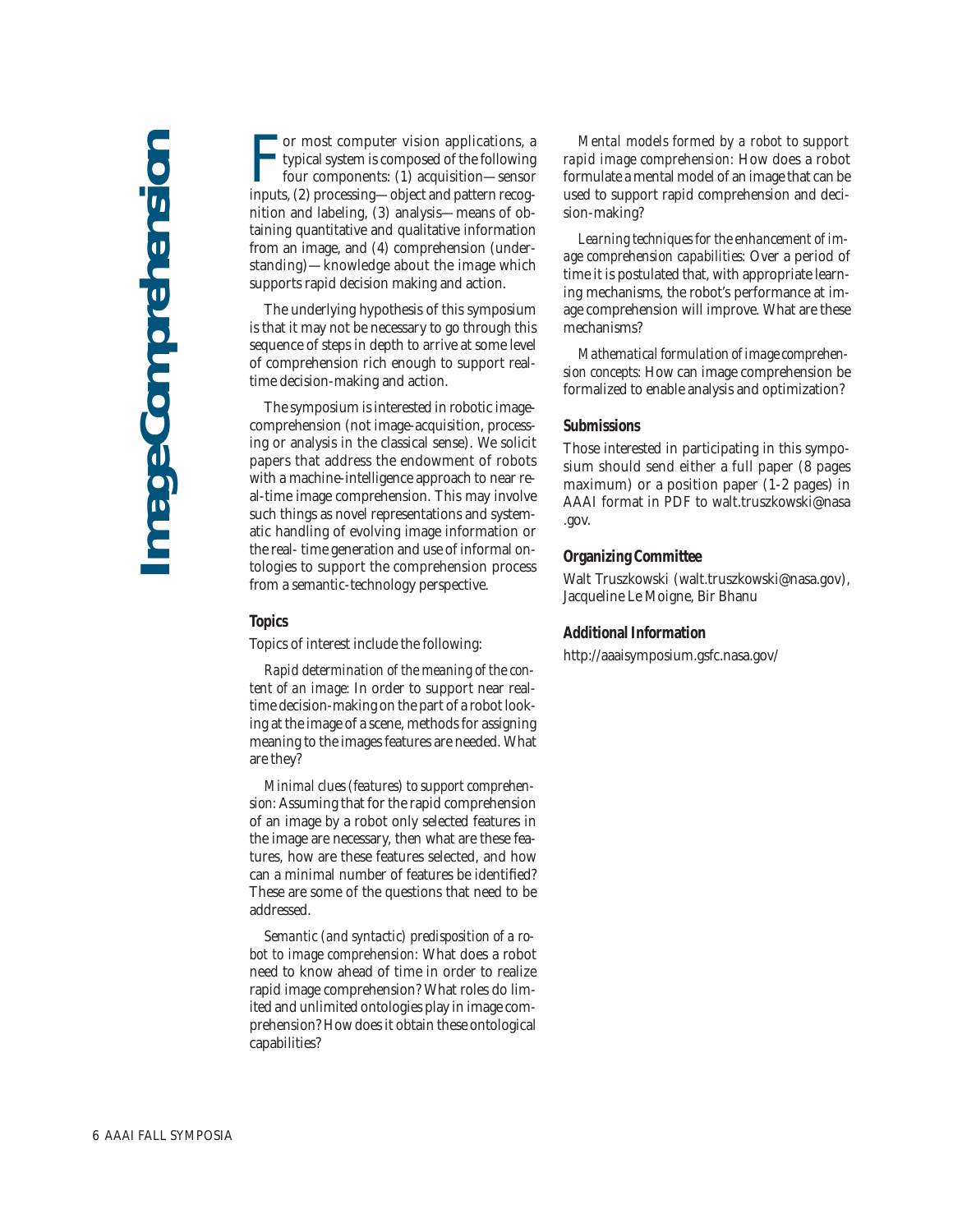pplications such as e-mail clients, Web browsers, spreadsheets and personal finance programs have become an integral part of modern daily life. The user base of some of these programs are in the hundreds of millions of users.

Logical reasoners can aid the users of these programs in several ways. Firstly, they can automate routine, repetitive, or tedious tasks, freeing the user from doing so himself. Secondly, they can script time-critical actions to be taken by the application, even if the user is unavailable or not fast enough to do so himself. Finally, they can be used to constrain aspects of the program's behavior to meet the user's needs.

For example, e-mail filtering rules save the user from having to send e-mail from a known spammer to the trash can and can take timely action such as automatically forwarding important email to a coworker while the user is disconnected from the Internet. Or logical rules can specify constraints on what type of music an mp3 player should play during particular times of the day, or what types of programs a digital video recorder should record.

Enhancing such applications with logical reasoning brings the potential to spread the use of logic beyond the confines of specialized applications and into the mainstream of computing.

One application that has garnered attention recently is the logical spreadsheet. Logical spreadsheets have the potential of providing end users with automated support for making complex decisions based on symbolic reasoning in the same simple manner as current spreadsheets allow them to make complex decisions based on numerical data.

Looking to the future, the promise of the semantic web has opened up the possibility of "scripting the world," as logical rules can reference arbitrary conditions on the Web and produce corresponding side-effects on the Web. Furthermore, the semantic desktop movement promises to integrate ontologies and metadata into the everyday desktop environment.

This symposium is concerned with all aspects of making logic accessible to everyday users, and in incorporating logical reasoners into everyday applications. Such applications include, but are not limited to e-mail clients, spreadsheets, Web browsers, multimedia players, digital video recorders, digital calendars, digital address books, internet telephony applications, financial and accounting applications, and word processors.

### **Organizing Committee**

Michael Kassoff (mkassoff@stanford.edu), Stanford University; Heiner Stuckenschmidt, University of Mannheim; Andre Valente, Knowledge Systems Ventures; Michael Witbrock, Cycorp

### **Additional Information**

http://logic.stanford.edu/everyday/

# **into Everyday Applications Integrating Logical Reasoning**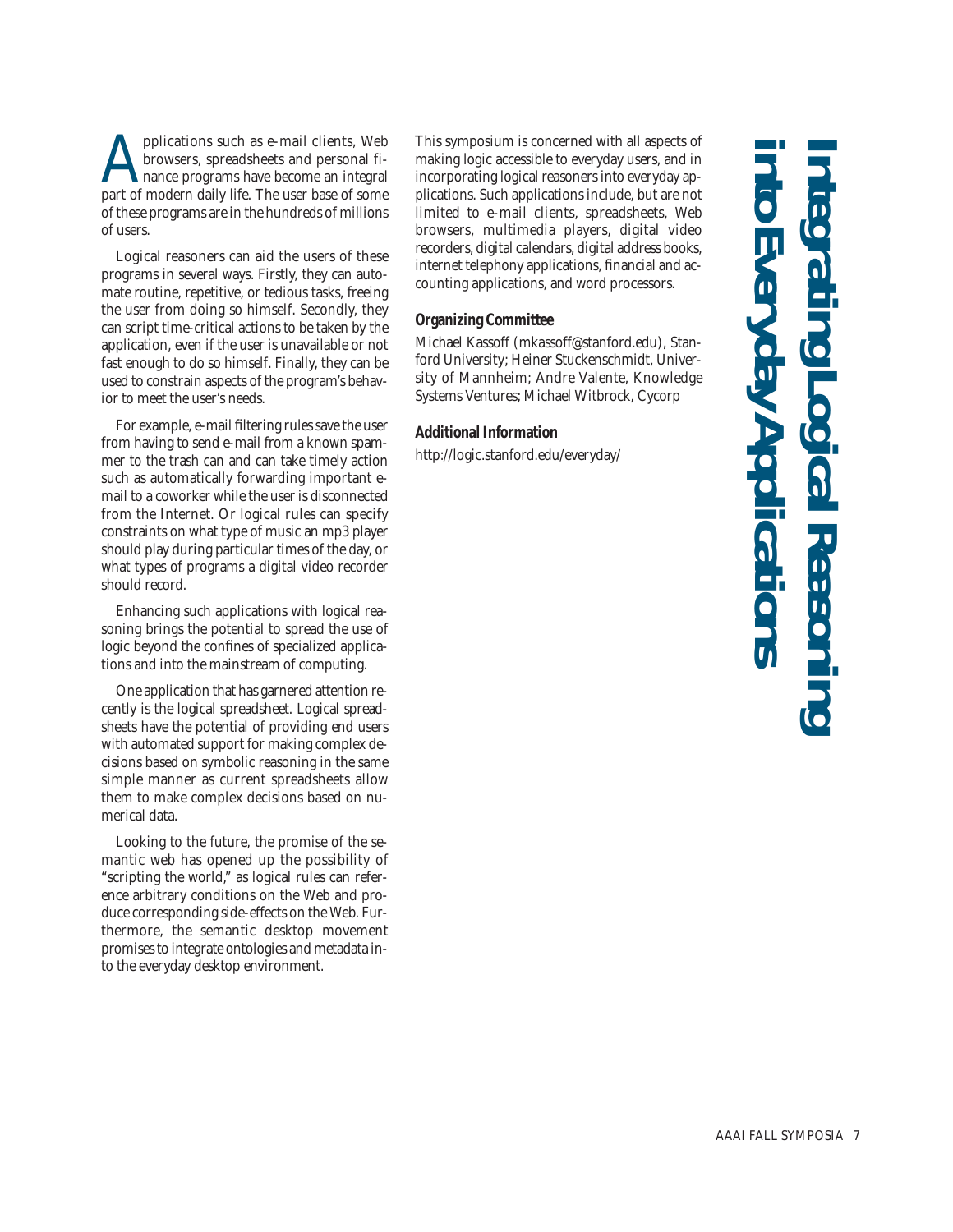## **Interaction and Emergent Phenomena in Societies of Agents nteraction and Emerg<br>ena in Societies of Age** Phenomena

**W**extremely helpful in solving engineering problems, much of what we find<br>exciting lies in their annitations to contemporary extremely helpful in solving engineering problems, much of what we find exciting lies in their applications to contemporary human life. In particular, the focus of this meeting will be on self-constituting systems and networks composed of human and nonhuman agents characteristic of emergent cyber cultures, including e-commerce, e-learning as well as other human/nonhuman agent systems in medicine, law, science and online interactions of all kinds. It represents an opportunity not only to share insights and experiments in multiagent systems composed of robot and software agents, but to theorize hybridity formed at the junction of the human and nonhuman. Multiagent systems, we submit, cross disciplinary boundaries by focusing on society and culture as emerging from the interactions of autonomous agents. Poised at the intersection of AI, cybernetics, sociology, semiotics and anthropology, this strand of multiagent systems research enables a powerful perspective illuminating not only how we live and learn now, but also, through focusing on emergence, how we anticipate the future. Moreover, by convening this interdisciplinary symposium, we hope to form new network assemblages of variegated agents of researchers and their techniques out of which may arise new perspectives on heretofore parochial questions in our respective disciplines. From here, there are manifold policy implications: multiagent systems research, we believe, can be a powerful reagent, interrogating the teleological, emergentist assumptions underlying, for example, the adoption and institutionalization of IT in universities, businesses, hospitals and NGOs, and suggesting other, networked possibilities.

### **Key Questions**

Key questions include the following:

- Emergence of pre-linguistic concepts
- Emergence of shared representations
- Emergence of meaning and language
- How can we characterize the fungible, shifting networks created by human and nonhuman agents?
- How do the environment and the society influence the individual agent and vice versa?
- What are the knowledges, translations or other hierarchies that emerge in such settings?
- What tools do we use in these explorations?
- Are emergent phenomena surprising? if so, to whom? and what effects might such surprise register in a system composed of agents, phenomena and observer?
- Are they surprises to the agent?
- How do these phenomena reflect on the off and on-line societies?

### **Submissions**

Those interested in participating in this symposium should send either a full paper (10 pages maximum) or a position paper (1-2 pages) in AAAI format in PDF to Goran Trajkovski (gtrajkovski@towson.edu).

### **Organizing Committee**

Goran Trajkovski (cohair), Towson University (gtrajkovski@towson.edu); Samuel Collins (cohair), Towson University; Georgi Stojanov, American University in Paris, France; Michael North, Argonne National Laboratories; Laszlo Gulyas, AITIA International Inc., Hungary

### **Additional Information**

http://pages.towson.edu/gtrajkov/FSS2006/ Welcome.html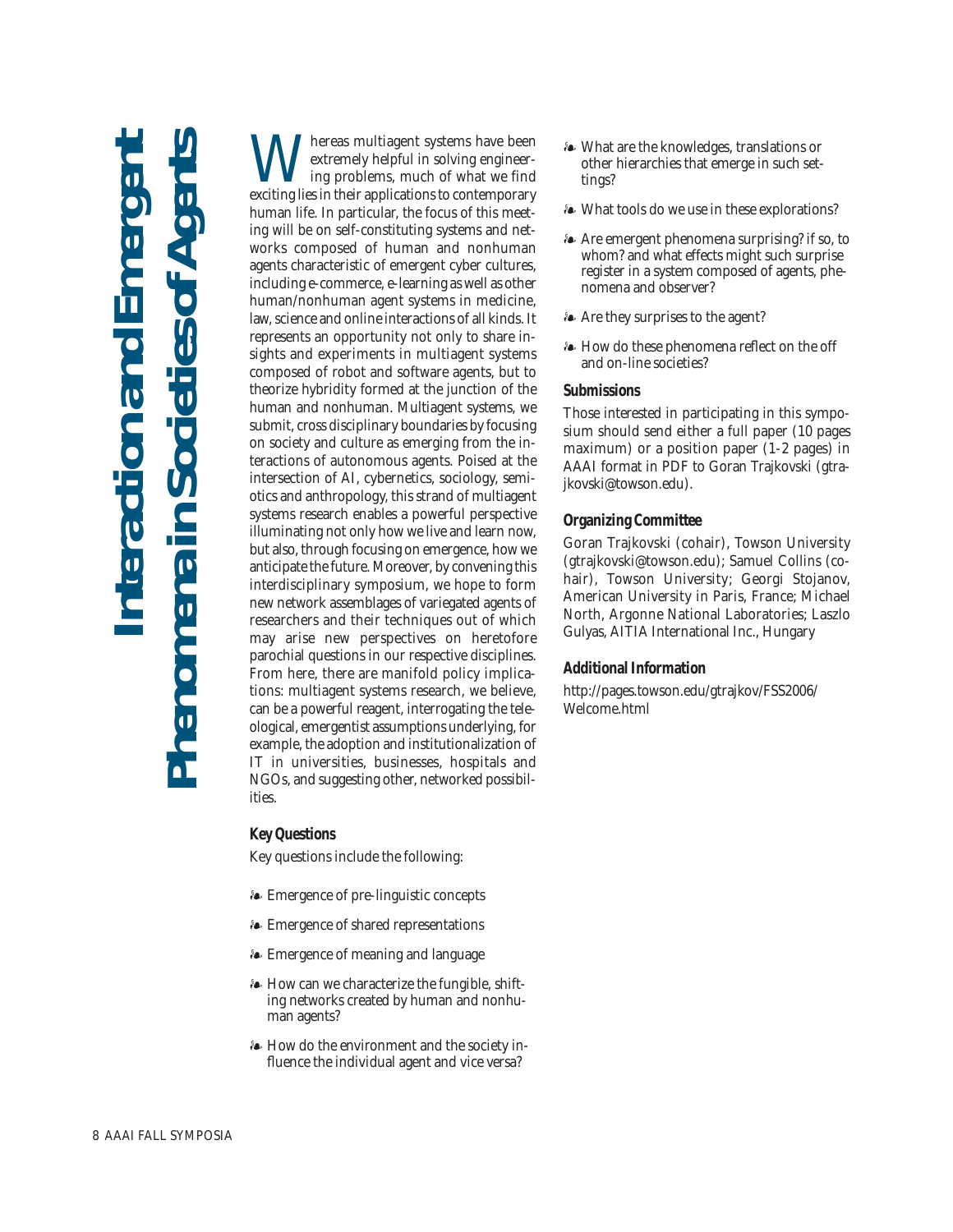**Knowledge Acquisition**

**Recent advances in computing, communications together with the rapid proliferation of information sources and services**<br>present unprecedented opportunities in integracations together with the rapid proliferation of information sources and services present unprecedented opportunities in integrative and collaborative analysis and interpretation of distributed, autonomous (and hence, inevitably semantically heterogeneous) data and knowledge sources and services in virtually every area of human activity. The symposium aims to bring together researchers in relevant areas of artificial intelligence, databases, knowledge bases, machine learning, information integration, ontologies, semantic web, web services, and relevant application areas (e.g., bioinformatics, environmental informatics, enterprise informatics e-science, e-government, medical informatics, security informatics, social informatics, among others.) to share recent advances in the state of the art in semantic web technologies for such applications.

### **Topics**

Topics of interest include, but are not limited to:

- Cyber-infrastructure and semantic web technologies for collaborative knowledge acquisition
- Modeling semantically heterogeneous data sources and services
- Collaboratively developing and sharing of ontologies and inter-ontology mappings
- Discovering and resolving inconsistencies within and among ontologies
- Representing and reasoning with ontologies and mappings between ontologies
- Discovering mappings between data source schemas and between ontologies
- Querying distributed, semantically heterogeneous information sources
- Acquiring knowledge from distributed, autonomous, semantically heterogeneous information sources
- Acquiring knowledge from partially specified data
- Exploiting distributed knowledge and data in dynamic data-driven applications
- Discovering and composing semantically heterogeneous services
- Modeling, tracking and using information provenance
- Modeling and reasoning about trust of information sources and services
- Extracting knowledge and facts from distributed text and multimedia data
- Preserving privacy, selective information and knowledge sharing
- Case studies, software tools, and prototypes

The symposium will include a series of half-day sessions, each addressing a challenge area. Sessions will include invited talks providing overviews of key topics, short presentations based on contributed papers, a poster session for work in progress, breakout sessions focusing on specific research challenges and emerging research directions, a panel discussion and a wrap-up session.

### **Submissions**

Potential participants are invited to submit full papers (up to 8 pages in length), poster summaries or extended abstracts (1-2 pages in length) by May 1, 2006. Each submission will be reviewed by at least two program committee members. Authors of accepted papers and abstracts will be notified by May 22, 2006.

Extended versions of selected papers may be published in a special issue of a journal or an edited book. Partial travel support for graduate and postdoctoral students may be available.

### **Organizing Committee**

Vasant Honavar (chair), Iowa State University; Tim Finin (cohair), University of Maryland, Baltimore County; Doina Caragea, Iowa State University; Sally McClean, University of Ulster; Ion Muslea, Language Weaver, Inc; Raghu Ramakrishnan, University of Wisconsin-Madison; Steffen Staab, Koblenz University